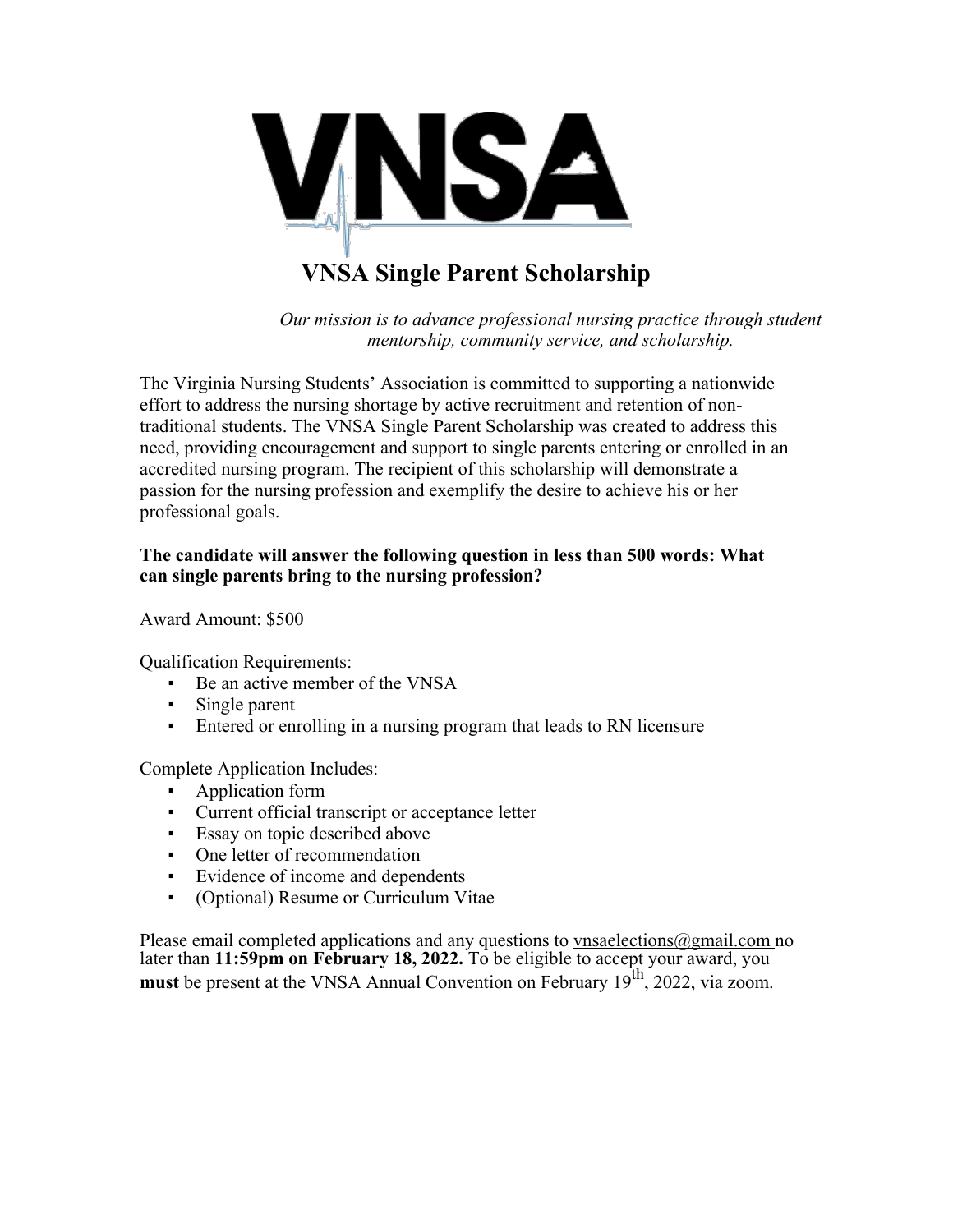### **VNSA Scholarship Application Form**

| <b>Contact Information</b>      |                   |
|---------------------------------|-------------------|
| Name                            |                   |
| Phone Number                    | Best time to Call |
| Email                           |                   |
| <b>Current Mailing Address</b>  |                   |
| <b>VNSA Member Constituency</b> |                   |
| NSNA#                           |                   |
|                                 |                   |

## **Financial Status**

VNSA Scholarship Committee will consider applicants' financial status in determining the recipient of this scholarship.

Place of Employment/Annual Earnings (Applicant)

 $\_$  , and the set of the set of the set of the set of the set of the set of the set of the set of the set of the set of the set of the set of the set of the set of the set of the set of the set of the set of the set of th Place of Employment/Annual Earnings (Spouse)  $\mathbb S$ 

Head of Household: Father [ ] Mother [ ] Other [ ]:

Others you support:

| Name | Relationship | Age | School/Place of Employment |
|------|--------------|-----|----------------------------|
| Name | Relationship | Age | School/Place of Employment |
| Name | Relationship | Age | School/Place of Employment |

Anticipated Source of Income (i.e. family, scholarship, grant, loans, VA benefits, etc)

Is there anything more you would like the scholarship committee to know about your financial status?

#### **Nursing and Academic Information**

| Do you currently hold a nursing license? Yes $\lceil \cdot \rceil$ No $\lceil \cdot \rceil$ |              |
|---------------------------------------------------------------------------------------------|--------------|
| If yes: License Number                                                                      | <b>State</b> |
| Other Degrees (if appropriate)                                                              |              |
| <b>Current School of Nursing Enrollment</b>                                                 |              |
| Program Classification                                                                      |              |
| Dean/Director                                                                               |              |
| <b>School Phone</b>                                                                         |              |
| <b>Expected Graduation Date</b>                                                             |              |
|                                                                                             |              |